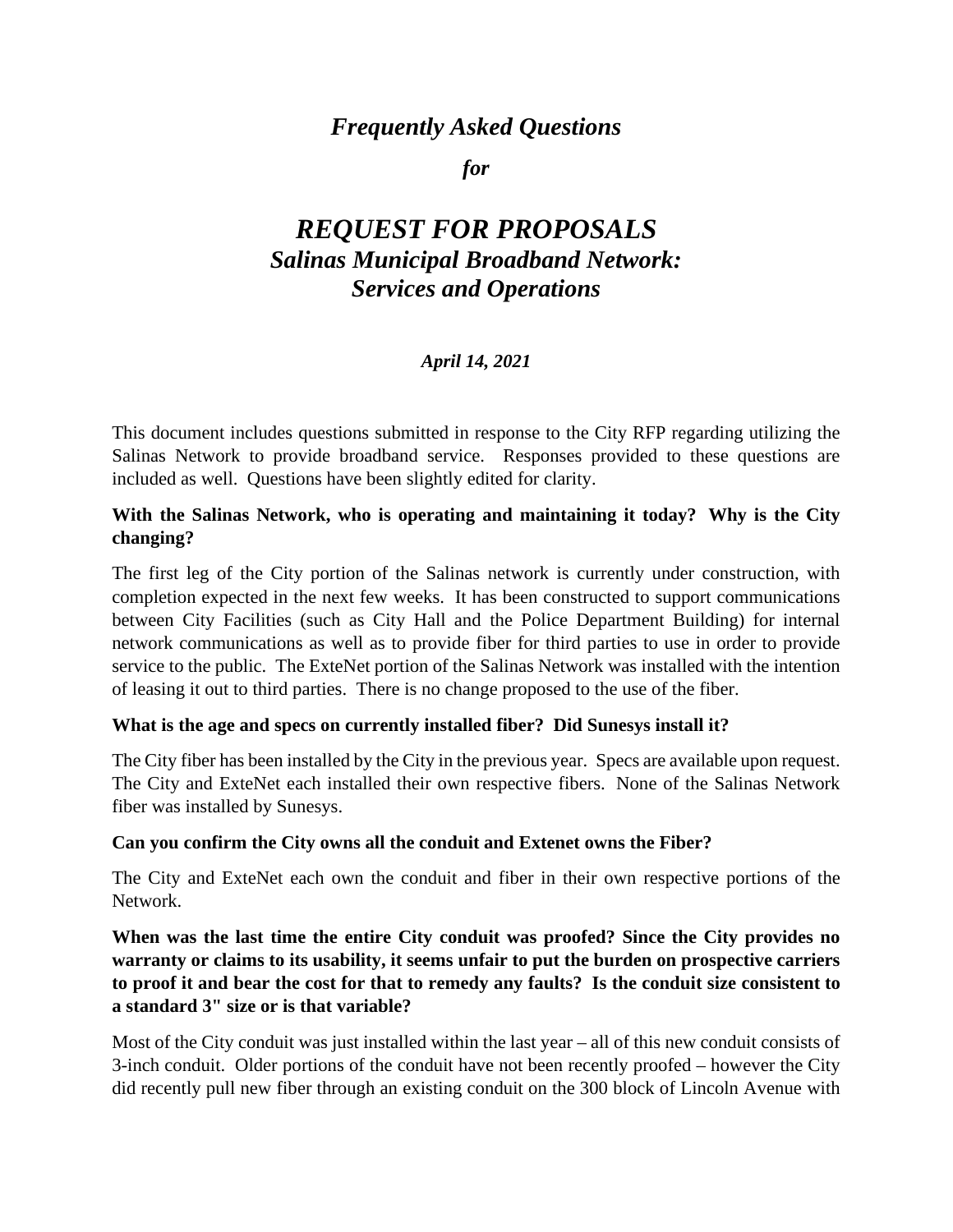no trouble. If additional proofing would be necessary please include this in any proposal submitted.

#### **Are all the strands in the same duct just color coded, or is there an innerduct in any portions?**

All strands are all in the same duct and color coded. The 288 cable is within a three-chamber flexible innerduct with a detectable tracer wire, the other 2 chambers are empty.

## **Most carriers will not agree to inspections of their gear – is this a requirement?**

It's not clear what this is referring to – all work will need to be inspected in order to ensure compliance with the applicable codes and regulations. The City will need assurances that any equipment used on its network will not damage the network – however, I don't believe that any inspections of equipment exceeding these levels would be necessary.

## **On consumer broadband deliverable, I don't think any carrier will be a retro-fitting plant to get to residents. That being said, can the city supply approved residential developments (single family and MDU's) in the next 5 years?**

The City continues to install fiber in order to support remote operations and its traffic signal network – however, direct funding from the City's operating fund is unlikely to be enough to significantly impact the economics of providing individual residential service. However, the City has received over \$50 million through the American Rescue Act, and is open to utilizing a portion of that to enhance the Salinas Network. Further, the City has a Dig Once Policy which requires the installation of new conduit whenever trenching occurs (including new roads), so it is anticipated that the Salinas Network will continue to grow over time, although we do not currently have any timeframes. The responses received from the RFP will help to guide the City in determining the type of investment and policies would best serve the public's ability to access broadband internet.

## **What is the process and plan for adding fiber when the city 24 count is exhausted? Sounds like they get 24 strands and 8 of those exclusive to inter-government connectivity. 16 strands is not a lot for a carrier. Would they buy more from Extenet?**

Yes, once the 24 count is exhausted, any additional fiber would require that said fiber be leased or otherwise acquired from ExteNet, unless the City were able to procure more fiber.

## We do not see any  $A - Z$  locations listed. Would you be able to confirm if fiber is currently **installed and you are looking for someone to monitor and maintain? If not, we would need to know the strand counts and the A – Z locations.**

The primary thrust of the RFP is to provide additional options for high-speed broadband service to the community. However, in conjunction with this, we are also interested in exploring the possibility of having the City obtain its broadband service and/or connect remote City facilities to its network via the Salinas Network. I believe that your question is directed towards this component of the RFP.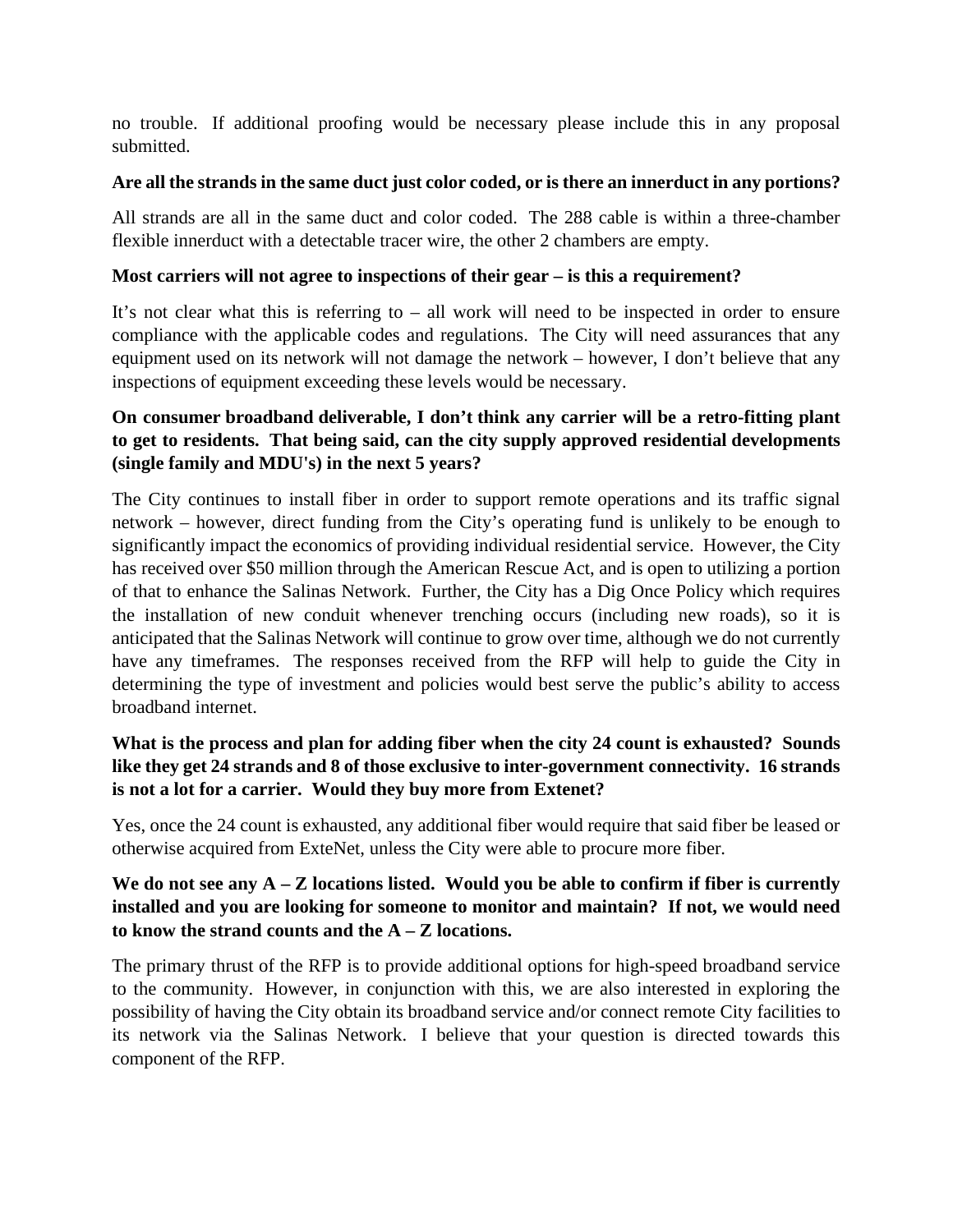The City's network hub is located at 200/222 Lincoln Avenue. This location is served by 288 strands of fiber, which also has the capacity to connect to middle mile fiber owned by Crown Castle as well as several nearby City facilities. However, there are currently at least 16 City facilities which are not connected directly to the network hub at City Hall. The City currently leases fiber in order to make these connections. The names and locations of these facilities are included below – in all cases, the "A" location would be City Hall at 222 Lincoln Avenue, while the "Z" locations are the other locations on the list. Current strand counts for each facility are not available at this time. The City would consider proposals to use the Salinas Network to connect some or all of these facilities.

| <b>Site</b>                      | <b>Address</b>       | <b>City</b>    | <b>State</b> | ZIP   |
|----------------------------------|----------------------|----------------|--------------|-------|
| <b>HOST- City Hall</b>           | 222 Lincoln Ave - PD | <b>Salinas</b> | CA           | 93901 |
|                                  | <b>Basement</b>      |                |              |       |
| <b>Breadbox Rec</b>              | 745 N Sanborn Rd     | <b>Salinas</b> | CA           | 93905 |
| Hebbron Heights Rec              | 683 Fremont          | <b>Salinas</b> | CA           | 93905 |
| <b>Firehouse Rec</b>             | 1330 E Alisal        | <b>Salinas</b> | CA           | 93905 |
| <b>Sherwood Community</b>        | 940 N. Main          | <b>Salinas</b> | CA           | 93906 |
| Center                           |                      |                |              |       |
| <b>Salinas Municipal Airport</b> | 30 Mortensen Ave.    | <b>Salinas</b> | CA           | 93905 |
| Fire Station 1                   | 216 W Alisal         | <b>Salinas</b> | <b>CA</b>    | 93901 |
| Fire Station 2                   | 10 W Laurel          | <b>Salinas</b> | CA           | 93906 |
| Fire Station 3                   | 827 Abbott           | <b>Salinas</b> | CA           | 93901 |
| Fire Station 4                   | 308 Williams         | <b>Salinas</b> | CA           | 93905 |
| Fire Station 5                   | 1400 Rider           | <b>Salinas</b> | CA           | 93905 |
| Fire Station 6                   | 45 E Bolivar         | <b>Salinas</b> | CA           | 93906 |
| <b>Animal Shelter</b>            | 144 Hitchcock Rd     | <b>Salinas</b> | CA           | 93908 |
| City Yard                        | 426 Work St          | <b>Salinas</b> | CA           | 93901 |
| <b>Cesar Chavez Library</b>      | 615 Williams Rd      | <b>Salinas</b> | CA           | 93905 |
| El Dorado Rec Center             | 1655 El Dorado Dr    | <b>Salinas</b> | <b>CA</b>    | 93906 |
| El Gabilan Library               | 1400 N. Main St      | <b>Salinas</b> | CA           | 93906 |

#### **Can you provide a list and addresses of all city facilities that need to be on-net? Can you confirm which of these facilities already have a building entry/service drop and are connected to the City and/or Extenet's network already?**

A list of City Facilities not currently connected to the Salinas Network is above. The Host facility is connected and is referenced only as the network hub. Other City facilities are already connected to and using Salinas Network fiber and have all the appropriate drops etc.

**Is the City looking for a single point of delivery of 1 GB broadband for City use (i.e., to City Hall) for the City to then re-distribute/network internally between its facilities, or are you looking for the proposer to handle the ELAN connections between city facilities as well?**